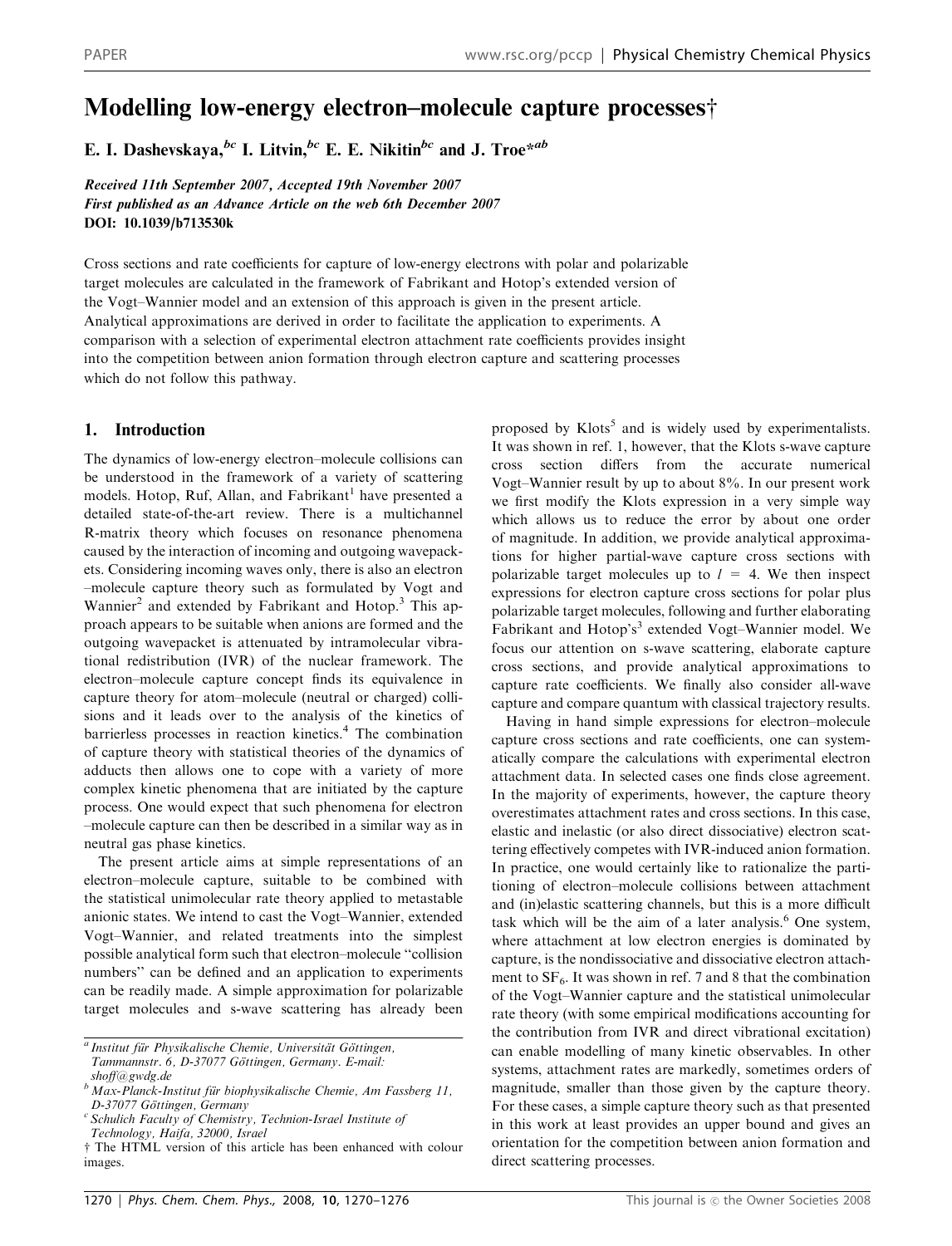It should be emphasized that capture theories of the present type assume complete incorporation of the incoming electron into the electronic cloud of the target molecule and do not account for outgoing wavepackets. Neither resonance phenomena caused by interaction of incoming and outgoing wavepackets, nor inelastic scattering processes without formation of anionic states, are thus represented by this approach. Nevertheless, upper bound calculations of cross sections for capture appear always useful to be made. For further discussions of the relation between resonance and capture theories, see ref. 1.

#### 2. Electron capture by polarizable target molecules

In the present article we follow the treatment of ref. 4. Capture cross sections  $\sigma(E)$  are calculated by solving a 1-D Schrödinger equation with standard scattering boundary conditions at large electron–molecule separations  $R$  and with an incoming wave only at small values of R near the complex boundary. For a spherically symmetric interaction such as for the polarization potential,  $\sigma(E)$  is represented by

$$
\sigma(k) = (\pi/k^2) \sum_{l=0}^{\infty} (2l+1) P_l(k)
$$
 (2.1)

with the wave vector  $k = p/\hbar$  of the relative motion,  $E =$  $p^2/2\mu$ , and the probability  $P_1(k)$  for *l*-wave capture. Using dimensionless reduced wave vectors  $\kappa$  given by

$$
\kappa = k(\mu e^2 \alpha)^{1/2} / \hbar = \mu e (2 \alpha E)^{1/2} / \hbar^2 \tag{2.2}
$$

with the reduced mass  $\mu$ , the electronic charge  $e$ , and the polarizability  $\alpha$  of the molecular target, the capture probabilities are expressed as  $P_l(\kappa)$ . A simple analytical fit to s-wave capture probabilities  $(l = 0)$  in the form of

$$
P_{\rm s}(\kappa) = P_{l=0}(\kappa) \approx 1 - \exp(-4\kappa) \tag{2.3}
$$

was proposed by  $K$ lots<sup>5</sup> some time ago and for convenience was often used in practical applications. It leads to the correct low-energy limit  $P_{l=0}(\kappa) \rightarrow 4\kappa$  for  $\kappa \rightarrow 0$ . Likewise, it goes to the correct high-energy limit  $P_s(\kappa) \rightarrow 1$  for  $\kappa \gg 1$ . However, it was shown in ref. 1 that the Klots expression at values near  $k = 1$  deviates from the accurate results, obtained by numerically solving the Schrödinger equation, up to about  $8\%$ . Inspecting numerical solutions again, we found that a simple modification of Klots' equation considerably improves the accuracy. The expression

$$
P_{\rm s}(\kappa) = P_{l=0}(\kappa) \approx 1 - 0.5 \exp(-2\kappa) - 0.5 \exp(-6\kappa) \tag{2.4}
$$

was found to be about a factor of 5 more precise than the Klots expression. Modifying this expression slightly more by putting

$$
P_{\rm s}(\kappa) \approx 1 - 0.25 \exp(-1.387 \kappa) - 0.75 \exp(-4.871 \kappa) \tag{2.5}
$$

improves the accuracy of the Klots expression by about one order of magnitude. The results of eqns (2.3)–(2.5) in Fig. 1 are compared with accurate numerical results. Eqn (2.5) nowhere differs from the accurate results by more than 0.8% and thus supersedes Klots' eqn (2.3). (Low amplitude undulations at very small values of  $\kappa$  are due to errors in the numerical



Fig. 1 Comparison of analytical approximations for the s-wave capture probabilities  $P_s^{\text{app}}(\kappa)$  with numerically accurate s-wave capture probabilities  $P_s(\kappa)$  for dipole-less polarizable target molecules (curve 1: Klots approximation from eqn (2.3), curve 2: doubleexponential approximation from eqn (2.4), curve 3: double-exponential approximation from eqn (2.5)).

integration of the capture equations. They practically do not affect the calculations of temperature-dependent rate coefficients.)

Capture by molecular targets with low to medium polarizabilities is generally assumed to be governed by s-waves. Higher values of  $l$  appear to be relevant only for objects with large polarizabilities.<sup>1</sup> For completeness, we also calculated  $P_l(\kappa)$  for  $l = 1, 2, 3$ , and 4 and again represented the results in approximate analytical form. The Appendix provides the corresponding equations.

Thermal averaging of the capture cross sections leads to capture of rate coefficients which is easily done with the analytical approximation for s-waves given in eqns (2.3)–(2.5). Following again the treatment of ref. 4, the capture rate coefficients  $k_{cap}(T)$  are expressed in a dimensionless reduced form through

$$
\chi(T) = k_{\text{cap}}(T)/k_{\text{L}} \tag{2.6}
$$

where  $k<sub>L</sub>$  denotes the Langevin rate constant

$$
k_L = 2\pi e \left(\frac{\alpha}{\mu}\right)^{1/2} \tag{2.7}
$$

Employing a reduced temperature  $\theta$ 

$$
\theta = (e\mu/\hbar^2)^2 \alpha kT \tag{2.8}
$$

and a thermal distribution  $F(\kappa, \theta)$ 

$$
F(\kappa, \theta) = (2\pi\theta)^{-1/2} (2\kappa^2 \theta^{-1}) \exp(-\kappa^2/2\theta)
$$
 (2.9)

partial-wave and all-wave rate coefficients are easily obtained. For instance, dimensionless s-wave rate coefficients are calculated from

$$
\chi_{\rm s}(\theta) = \int\limits_0^\infty \left(2\kappa\right)^{-1} P_{\rm s}(\kappa) F(\kappa, \theta) \mathrm{d}\kappa \tag{2.10}
$$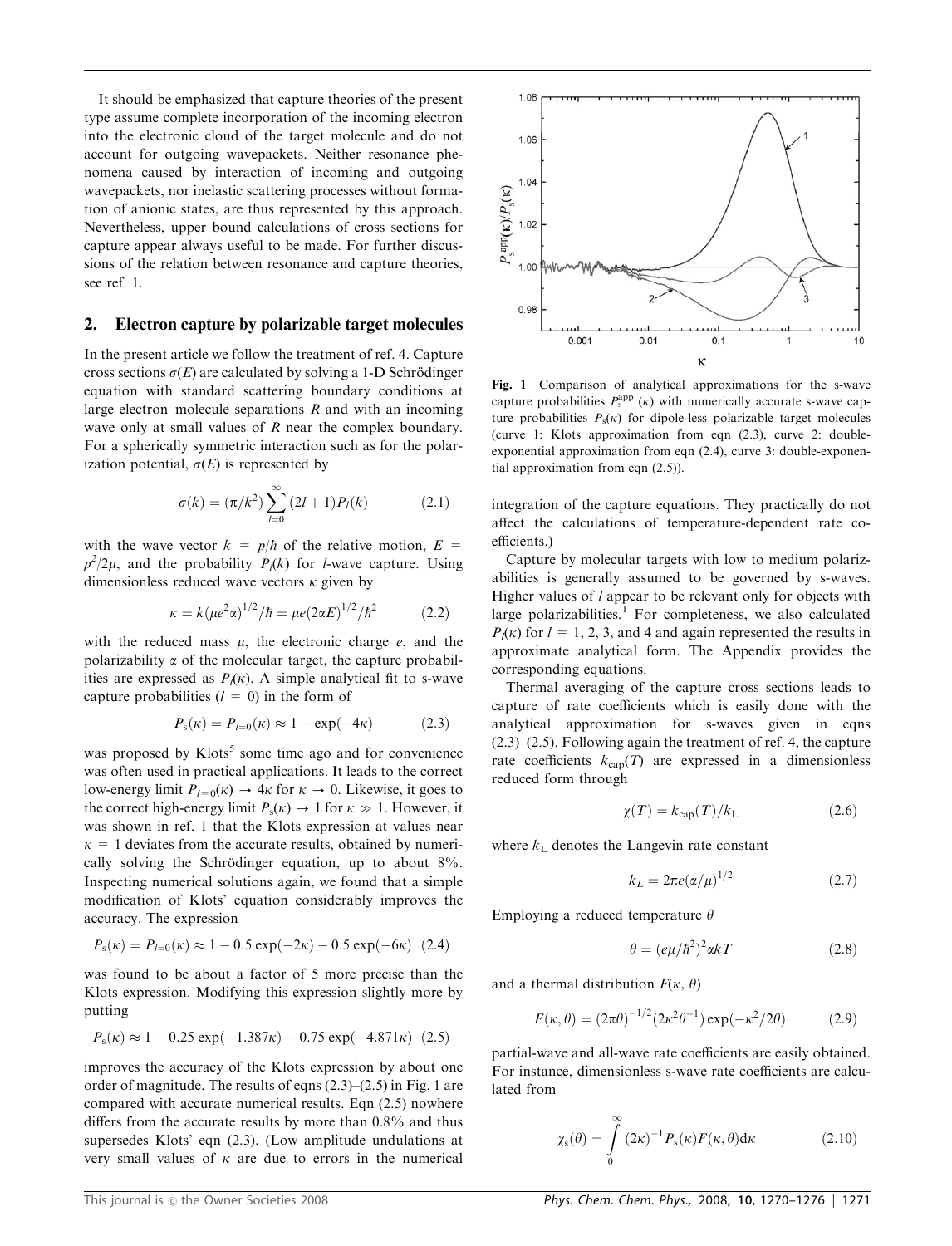and all-wave rate coefficients follow as

$$
\chi_{\text{all}}(\theta) = \sum_{l=0}^{\infty} (2l+1) \int_{0}^{\infty} (2\kappa)^{-1} P_l(\kappa) F(\kappa, \theta) d\kappa \qquad (2.11)
$$

The low- and high-temperature limits of  $\gamma_s(\theta)$  are easily found to be

$$
\chi_{\rm s}(\theta \to 0) = 2 \tag{2.12}
$$

 $1/2$ 

which is called the Bethe–Wigner limit, and

$$
\chi_{\rm s}(\theta \to \infty) = (2\pi\theta)^{-1/2} \tag{2.13}
$$

which is a decreasing function of  $\theta$  in contrast to the temperature-independent all-wave Langevin limit  $\chi_{all}(\theta \to \infty) = 1$ . Employing  $P_s(\kappa)$  from eqn (2.3)–(2.5),  $\chi_s(\theta)$  at intermediate values of  $\theta$  can also be evaluated in analytical form. E.g., with eqn  $(2.5)$  one obtains

$$
\chi_{\rm s}(\theta) \approx 0.173 \exp(0.962\theta) \{1 - \text{erf}[(0.962\theta)^{1/2}]\}
$$
  
+ 1.827 \exp(11.863\theta) \{1 - \text{erf}[(11.863\theta)^{1/2}]\} (2.14)

where the error function is given by  $\text{erf}(x) = (2/\pi^{1/2}) \int_0^x$  $\exp(-t^2)dt$ .

Partial-wave capture rate coefficients in principle could also be expressed in analytical form with the expressions for cross sections given in Appendix A1. However, numerical calculations are more appropriate, which also applies to the all-wave capture rate coefficient  $\chi_{all}(\theta)$ . For the latter we have done this calculation and plotted the result in ref. 4, see also section 3. For convenience, in the present work, we have derived an analytical approximation to the all-wave rate coefficient  $\chi_{\text{all}}(T)$  which is given by

$$
\chi_{\text{all}}(\theta) \approx 1.5 - 0.5 \tanh(0.925\xi + 1.08\xi^2 + 0.04\xi^3) \quad (2.15)
$$

with  $\xi = 2.075 + \log_{10}(\theta)$ . The low- and high-temperature limits of  $\chi_{all}(\theta)$  now are  $\chi_{all}(\theta \to 0) = \chi_{s}(\theta \to 0) = 2$  and  $\chi_{\text{all}}(\theta \to \infty) = 1$  where the latter corresponds to the classical limit given by the Langevin rate constant. We do not plot the derived expressions for cross sections or rate coefficients at this stage, because they will be illustrated as zero-dipole moment limits of the treatment of the next section.

## 3. s-Wave electron capture by polar plus polarizable target molecules

When the polarizable target molecule also has a permanent dipole moment  $\mu_D$ , the electron–molecule interaction potential is anisotropic and approximately of cos  $\gamma$ -form (with  $\gamma$  being the angle between the dipole axis and the line connecting the position of the electron with the molecular center of mass). In the sudden limit of the dynamics, which applies to the electron capture considered here, the orientation of the molecular target can be assumed to be fixed in space. The radial Schrödinger equation, instead of  $\gamma$ , will then contain a parameter  $\tilde{D}$  and have the form<sup>1</sup>

$$
\left\{-\frac{\hbar^2}{2\mu}\frac{\partial^2}{\partial R^2} + \frac{\hbar^2 \tilde{D}}{2\mu R^2} - \frac{e^2 \alpha}{2R^4}\right\}\varphi = E\varphi
$$
 (3.1)

where  $\tilde{D}$  represents the eigenvalues of the operator  $\hat{D} = \hat{I}^2$  – 2d cos  $\gamma$  with the angular momentum operator  $\hat{I}^2$  and the parameter  $d = e\mu\mu_D/\hbar^2$ . Interestingly, the eigenvalues of the matrix D, which are needed for the formulation of the capture eqn (3.1), in the sudden limit, formally coincide with the eigenvalues of a rigid dipolar rotor in a uniform electrical field such as evaluated in Stark spectroscopy, see ref. 9–13 for analytical approximations. These eigenvalues can be expressed by  $D_{im}$  where j and m are free rotor quantum numbers.

The solution of eqn (3.1) with  $\tilde{D} = D_{im}$ , by analogy to the treatment of ref. 4 such as that also employed in section 2, leads to the capture probabilities  $P_{im}(\kappa)$  to be used in an expression similar to eqn (2.1). However, in what follows we only consider the lowest eigenvalue  $D_{00}$  from the set  $\tilde{D}$  which we call  $D_s$  in order to draw attention to the analogy with s-wave capture. This corresponds to the ''extended Vogt–Wannier model'' such as that elaborated by Fabrikant and Hotop. $1,3$ 

As in ref. 4 and section 2, we express eqn (3.1) again in dimensionless variables with  $R_L = e(\mu \alpha)^{1/2}/\hbar$ ,  $\rho = R/R_L$ ,  $\kappa =$  $kR_L$ , and  $\epsilon = \kappa^2/2 = (\mu R_L^2)E$ , such that, for the lowest eigenvalue  $D_s$ , the capture eqn (3.1) writes

$$
\left\{-\frac{\partial^2}{2\partial\rho^2} + \frac{D_s}{2\rho^2} - \frac{1}{2\rho^4}\right\}\varphi_\varepsilon(\rho, D_s) = \varepsilon\varphi_\varepsilon(\rho, D_s) \tag{3.2}
$$

The eigenvalues  $D_s$  for small values of the parameter d can be readily found within second-order perturbation approximation. One obtains, e.g.,

$$
D_s \approx -(2/3)d^2 \tag{3.3}
$$

Beyond second order and with  $d$  not exceeding a critical value of 0.639 (corresponding to  $\mu_D \approx 1.625$  Debye), an approximation of the form. $<sup>1</sup>$ </sup>

$$
D_s \approx \lambda (1 + \lambda) \tag{3.4}
$$

with

$$
\lambda = -0.5 + 0.5[1 - 4d^2(0.666 - 0.156d^2 + 0.050d^4)]^{1/2}
$$
\n(3.5)

has been recommended in ref. 1 and 3. Higher perturbation results as well as perturbation results for small values of  $d^{-1}$ and analytical interpolations between the ranges of small d and small  $d^{-1}$  are also available, see ref. 9–13. Fig. 2 compares accurate numerical results for  $D_s(d)$  with the parabolic approximation of eqn (3.3) and the approximation of eqns (3.4) and (3.5).

Employing the described eigenvalues  $D_s$  in eqn (3.2), the radial Schrödinger equation is solved and leads to the capture probabilities. E.g., on the basis of eqns (3.4) and (3.5), over the range  $-1/4 < D_s \leq 0$  and for  $\kappa \ll 1$ , Fabrikant and Hotop<sup>3</sup> recommended

$$
P_{\rm s}(\kappa, D_{\rm s}) \approx 4 \sin^2(\pi \tau) / [b^2 + b^{-2} - 2 \cos(2\pi \tau)] \qquad (3.6)
$$

with  $\tau = (D_s + \frac{1}{4})^{1/2}$  and

$$
b = (\kappa/4)^{\tau} \Gamma(1-\tau) \Gamma(1+\tau) \tag{3.7}
$$

In order to verify the accuracy of eqns  $(3.6)$ – $(3.7)$ , we have numerically solved eqn  $(3.2)$  and plotted the results in Fig. 3.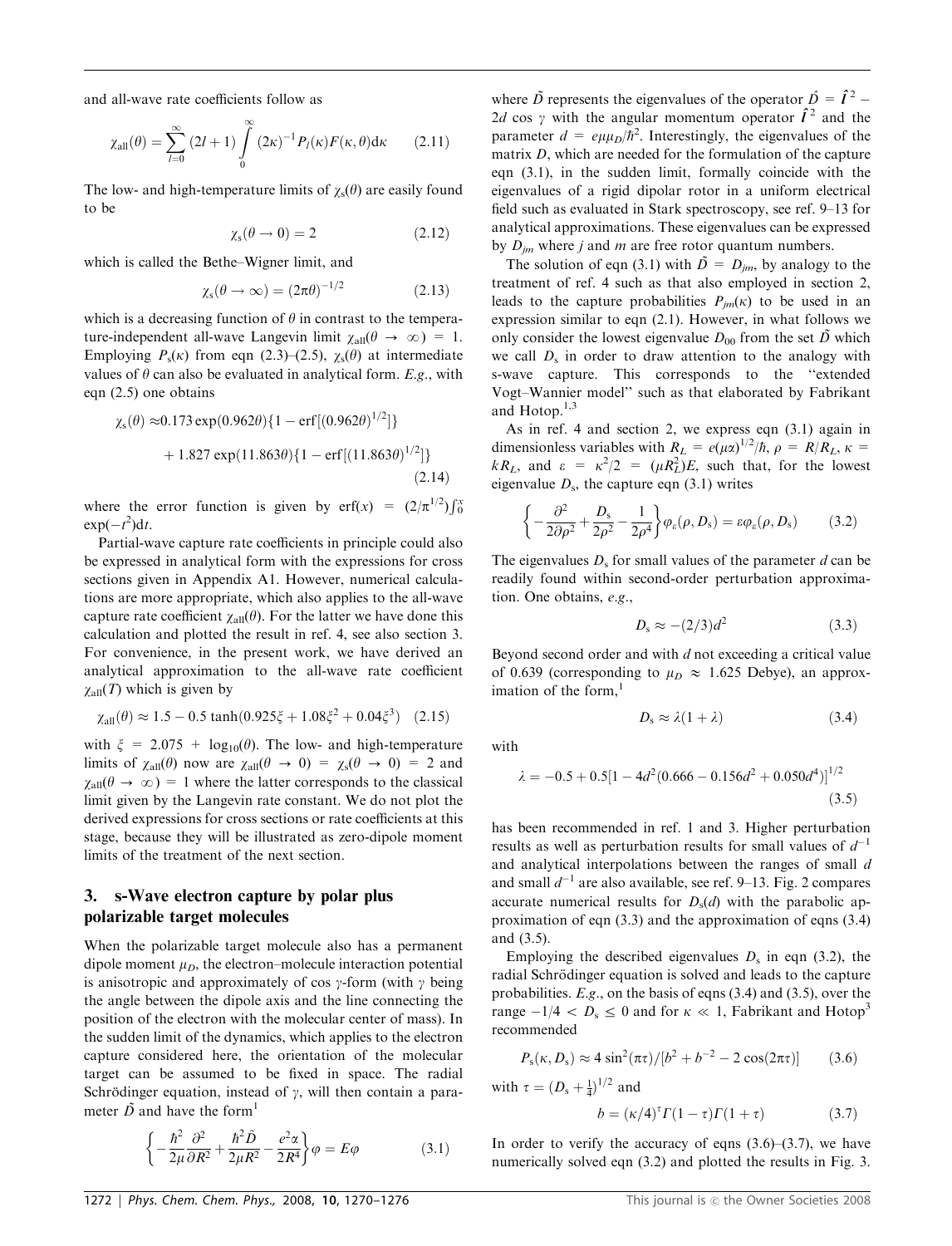

Fig. 2 Dependence of the s-wave eigenvalue  $D_s$  on the reduced dipole moment  $d = e\mu\mu_D/\hbar^2$  of a polar target (full line: numerical results, dashed line: parabolic approximation from eqn (3.3), circles: analytical approximation from eqns (3.4) and (3.5)).

In these calculations we have extended the range of  $D_s$  down to values below  $-1/4$ . Our results are consistent with the prediction that the limit of  $P_s(\kappa, D_s)$  for  $D_s > -1/4$  and  $\kappa \to 0$  is zero, while for  $D_s \le -1/4$  it assumes a non-zero value. For  $D_s$ = 0, *i.e.* for  $\tau$  = 1/2 in eqn (3.6), the correct low-energy capture probability for a polarizable target with  $\mu_D = 0$  is obtained, i.e.  $P_s(\kappa) \rightarrow 4\kappa$  such as that given by eqns  $(2.3)$ – $(2.5)$ . We can also see that the numerical results begin to deviate noticeably from eqn (3.6) at  $\kappa$  above about 0.2 which is somewhat lower than suggested in ref. 3. Passing from  $P_s(\kappa, D_s)$  to  $P_s(\kappa, d)$ , one obtains Fig. 4. Again one can see up to which values of  $\kappa$  the analytical solutions by Fabrikant and Hotop<sup>3</sup> provide good results. One can also notice that  $P_s(\kappa)$ approaches unity when d exceeds unity. Inserting  $P_s(\kappa)$  into eqn (2.10) gives  $\chi$ <sub>s</sub>, see Fig. 5.

The following properties of  $\chi_s(\theta, d)$  are worth mentioning: (i) The lower limit of  $\chi_s(\theta, d)$  corresponds to  $P_s(\kappa, \theta)$  for  $\mu_D$  = 0 ( $d = 0$ ), *i.e.* to  $\chi_s(\theta)$  from section 2. It is described by the analytical approximation in eqn (2.14) and represented by the filled circles. (ii) The upper limit of  $\chi_s(\theta, d)$  corresponds to  $P_s(\kappa, \theta) = 1$ . It is given by the analytical expression  $\chi_s^{\text{max}}(\theta) =$  $T_s(\kappa, \theta) = 1$ . It is given by the dialytical expression  $\chi_s$  (b) =  $1/\sqrt{2\pi\theta}$  and represented by the dashed line in Fig. 5. Note that  $\chi_{\rm s}^{\rm max}(\theta) = 1/\sqrt{2\pi\theta}$  is not much higher than  $\chi_{\rm s}(\theta, d)$  for  $d = 1$ . (iii) The low-temperature limit of  $\chi_s(\theta, d)$ , *i.e.*  $\chi_s(\theta, d)|_{\theta \ll 1}$ , which is derived from the analytical formulae  $(3.6)$  and  $(3.7)$ , reads

$$
\chi_{s}(\theta, d)|_{\theta \ll 1} = (\theta/8)^{\tau - 1/2} \frac{\sin^{2}(\pi \tau)}{\sqrt{\pi}}
$$
\n
$$
\times \frac{\Gamma^{2}(1-\tau)}{\Gamma(1+\tau)} [1 + O((\theta/8)^{\tau})]
$$
\n(3.8)

where  $O(x)$  means of the order of x. Note that the correction term  $O(x)$  in the bracket of eqn (3.8) for small  $\theta$  is small as long as  $\tau$  is not too small. This peculiarity of the expansion of  $\gamma_s(\theta, d)$  in powers of  $\theta$  reflects a similar behaviour of  $P_s(\kappa, d)$  in an expansion in powers of  $\kappa$  (see the comments in ref. 3 that follow eqn (20)). (iv) Under general conditions, one may either use the graphical representation of  $\chi_s(\theta, d)$  in Fig. 5 or employ



**Fig. 3** Capture probabilities  $P_s(\kappa, D_s)$  for subcritical (-0.25  $\lt D_s \le$ 0) and supercritical ( $D_s \le -0.25$ ) values of the "effective s-wave" eigenvalue  $D<sub>s</sub>$  (full lines: numerical results, dots: analytical Fabrikant–Hotop approximation from eqns (3.6) and (3.7) truncated at  $\kappa = 0.3$ ).

the following approximate relationship which expresses  $\chi_{s}(\theta, d)$  between  $\chi_{s}(\theta)$  (introduced in section 2) and the quantity  $\chi_s^{\text{max}}(\theta)$ , (defined above)

$$
\chi_{\rm s}(\theta, d) \approx \chi_{\rm s}(\theta) + [\chi_{\rm s}^{\rm max}(\theta) - \chi_{\rm s}(\theta)]
$$
  
 
$$
\times \{1 - \exp[-G(\theta, d)]\}
$$
 (3.9)

where  $G(\theta, d)$  denotes

$$
G(\theta, d) = [1.55 + 0.289 \log_{10}(\theta)](d^{2.2} + d^{4.2}) \tag{3.10}
$$

Eqns (3.9) and (3.10) approximate the accurate numerical results illustrated in Fig. 5 within better than 5% as long as  $\chi_{s}(\theta, d)$  does not exceed a value of 4.



Fig. 4 Capture probabilities  $P_s(\kappa, d)$  for different values of the reduced dipole moments d, full lines: numerical results, dots: analytical Fabrikant–Hotop approximation from eqns (3.6) and (3.7) truncated at  $\kappa = 0.3$ ).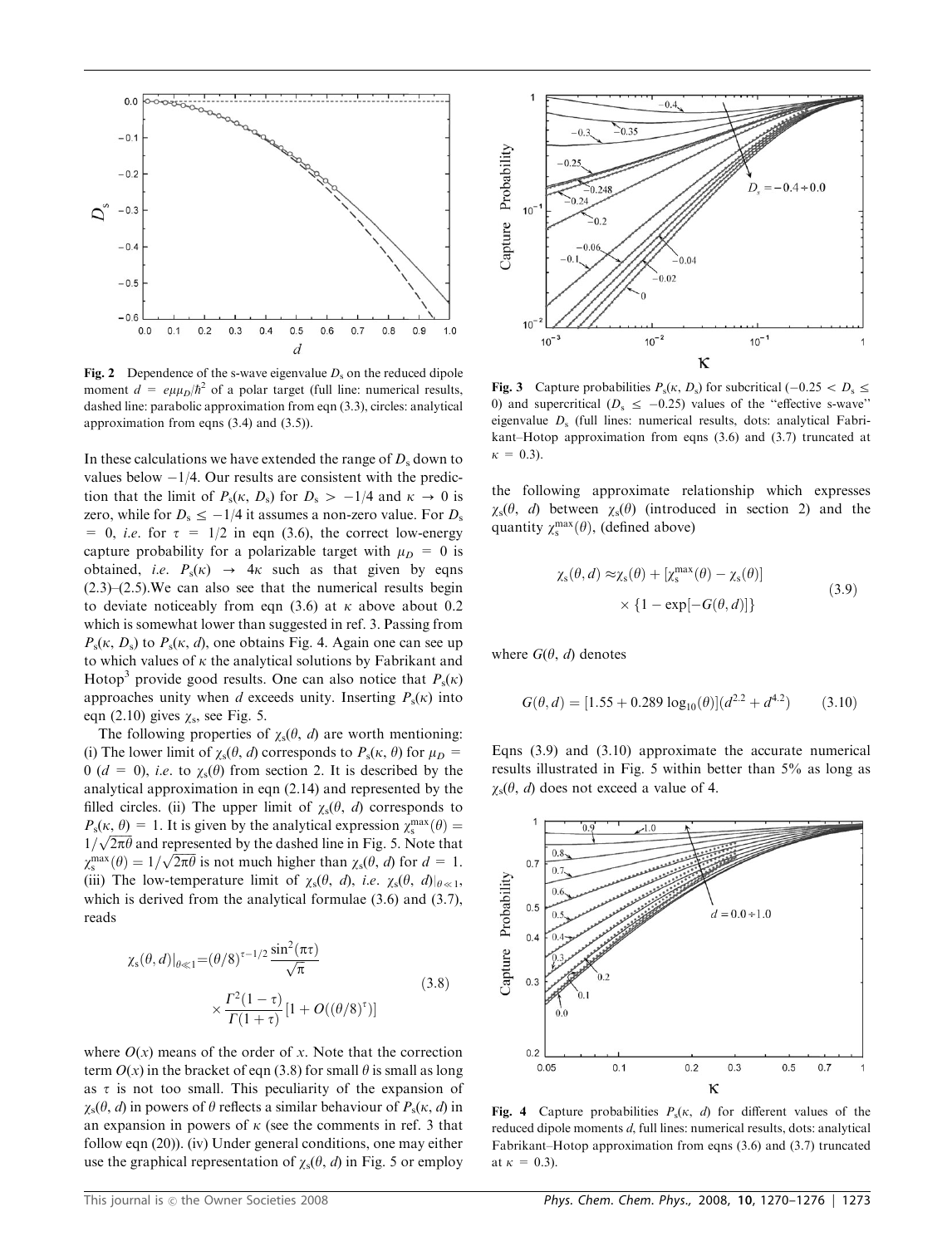

Fig. 5 Accurate reduced thermal s-wave capture rate coefficients  $\gamma_s(\theta, d)$  as a function of the reduced temperature  $\theta$  eqn (2.8) and for different reduced dipole moments  $d = e \mu \mu_D/\hbar^2$  (full lines: numerical results, dots: all-wave capture for  $d = 0$  from ref. 4, the temperature scale on the upper abscissa is for a representative polarizability of  $\alpha$  =  $1.48 \times 10^{-24}$  cm<sup>3</sup>; the long-dashed curve corresponds to the maximum s-wave capture rate coefficients with  $P_s(\kappa) = 1$ ).

### 4. All-wave electron capture by polar plus polarizable target molecules

The analysis of the second-order perturbation calculation of  $D_{im}$  for the range  $0 < d < 1$  shows that the eigenvalues  $D_{im}$  for higher partial waves cluster around the respective values for the dipoleless capture, *i.e.* around  $\ell(\ell + 1)$ . For values of d which are of interest for electron–molecule collisions, this clustering virtually does not show up in the higher partial wave contributions to the capture rate coefficient. One can therefore provide an approximation to this contribution by identifying it with the respective contribution for the capture by a dipoleless molecule. This argument leads to the following all-wave analytical expression for the capture rate coefficient

$$
\chi_{\text{all}}(\theta, d) \approx \chi_{\text{all}}(\theta) + \left[\chi_{\text{s}}^{\text{max}}(\theta) - \chi_{\text{s}}(\theta)\right] \times \left\{1 - \exp[-G(\theta, d)]\right\}
$$
\n(4.1)

where  $\chi_s(\theta, d)$ ,  $\chi_s(\theta)$ ,  $\chi_{\text{all}}(\theta)$  are given by eqns (3.9), (2.14) and (2.15), respectively. Plots of  $\chi_{all}(\theta, d)$  for  $d = 0$  and for  $d = 0.6$ are shown in Fig. 6 together with the partial contributions  $\chi_s(\theta, d)$ . At this point, one should compare the all-wave quantum rate coefficients with their classical counterparts. The reason for such a comparison follows from the observation that the higher partial wave contributions to the capture rate coefficient are satisfactorily described by classical approx $i$ mation<sup>4</sup> and that quantum effects in the probability for s-wave capture, which cause it to be smaller than unity, are not very large, see Fig. 4. In previous classical trajectory calculations,  $14,15$  extending the work by Su and Chesnavich,  $16$ we have systematically analyzed the full dynamics of capture between the adiabatic (Massey parameter  $\gg$  1) and the sudden (Massey parameter  $\ll$  1) limits. For the sudden limit, the



with quantum s-wave capture rate coefficients (full lines); dashed lines are classical capture rate coefficients, the upper temperature scale is as in Fig. 5.

results of ref. 14 and 15 can be written in the form

$$
\chi_{\text{all}}^{\text{cl}} = k_{\text{cap}}^{\text{cl}} / k_{\text{L}} = (2d^2 / \pi^2 \theta)^{1/4} F(\theta) \tag{4.2}
$$

with

$$
\ln F(\theta) = a_0 + (a_1^2 z / \sinh z + z^2 / 16)^{1/2} \tag{4.3}
$$

where  $z = a_2 + \ln(\theta \ 2d^2)$ ,  $a_0 = -0.407$ ,  $a_1 = 0.425$ , and  $a_2$  = 3.921. The limits for a dominating permanent dipole  $(2\theta/d^2 \ll 1)$  and dominating polarizability  $(2\theta/d^2 \gg 1)$  are  $\chi_{\text{all}}^{\text{cl}} \Rightarrow (8\pi\theta/d^2)^{-1/2}$  and  $\chi_{\text{all}}^{\text{cl}} \Rightarrow 1$ , respectively.

The comparison between quantum and classical rate coefficients is illustrated in Fig. 6. The case  $d = 0$  was discussed in detail in ref. 4. In short, the low-temperature overshoot of the quantum rates beyond the classical rates reflects the fact that the zero-temperature Bethe–Wigner s-wave rate is twice the Langevin rate. For  $d = 0.6$ , the comparison of the quantum and classical rates reflects the interplay of two types of interaction, charge–permanent dipole and charge–induced dipole. In the limit of very low temperatures when the latter poie. In the fifth of very low temperatures when the latter prevails, the classical rate given by  $\chi_{all}^{\text{cl}}(\theta, d) = (d/2)/\sqrt{2\pi\theta}$  is higher than its s-wave quantum counterpart,  $\chi_{all}^{cl}(\theta, d)$  >  $\chi_{s}(\theta, d)$ . This is evident from eqn (3.8) and the plots in Fig. 5 where the slopes of the curves are smaller than the slope of the where the slopes of the curves are smaller than the slope of the curve that corresponds to  $\chi_s^{\text{max}}(\theta) = 1/\sqrt{2\pi\theta}$ . However, the relation  $\chi_{\text{all}}^{\text{cl}}(\theta, d) > \chi_{\text{s}}(\theta, d)$ , valid for very low temperatures, is inverted within the temperature range of Fig. 6, implying that  $\chi_{\text{all}}^{\text{cl}}(\theta, d) < \chi_{\text{s}}(\theta, d)$ . One of the reasons for this inequality is that for the temperatures  $10^{-3} < \theta < 10^{-1}$  and dipole moments in the range  $0 < d < 1$ , the contribution of the charge–induced dipole interaction is substantial and cannot be neglected. Finally, we emphasize that the given results are only valid when only one of the capture channels is open classically, that is when all  $D_{im}$  with  $jm \neq s$  are positive and not too small. For instance, the smallest positive eigenvalue  $D_{im}$  of about unity occurs for  $d \approx 3$ .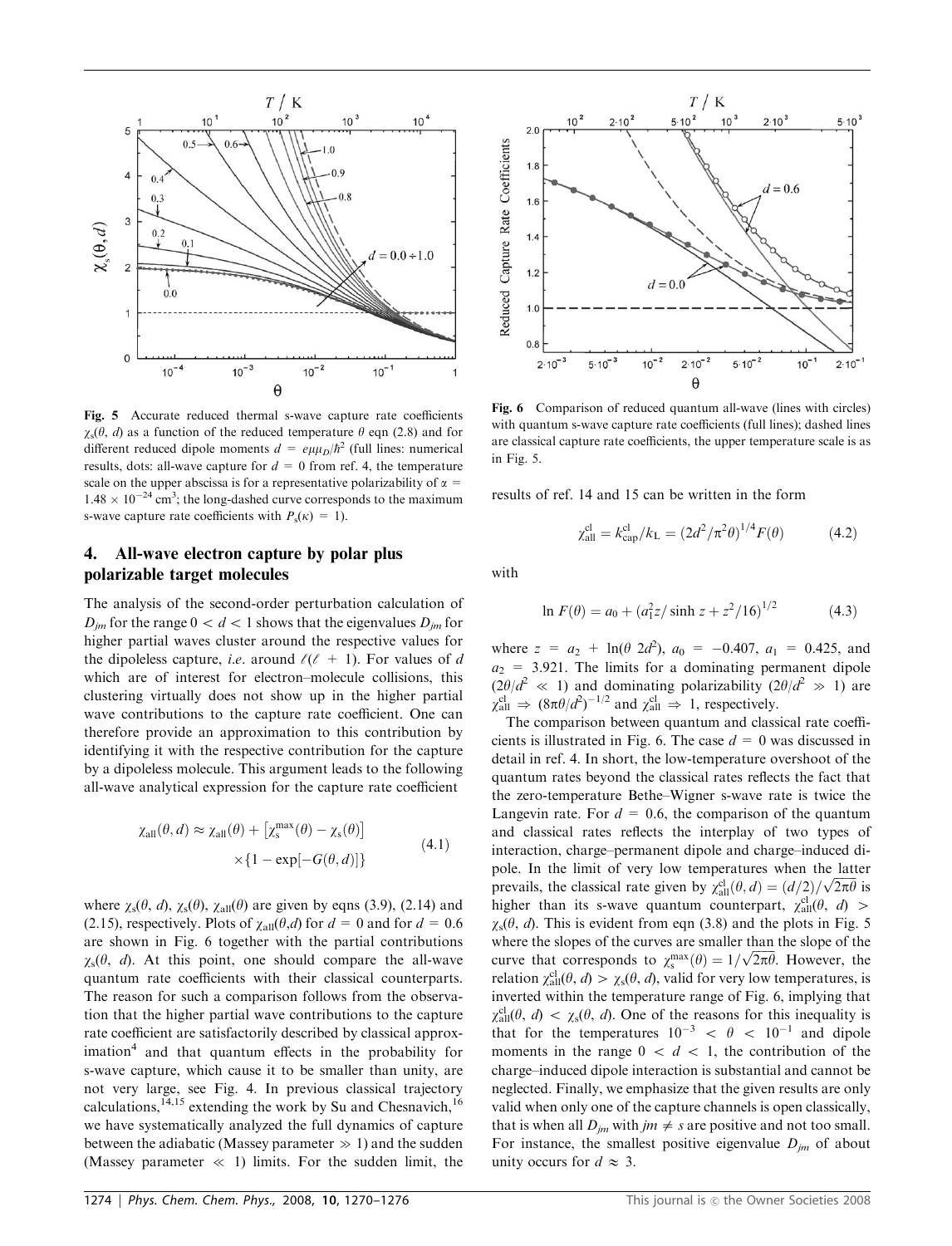| <b>Table 1</b> Rate coefficients for electron attachment at 300 K ( $k_{at}$ , experimental) and for s-wave electron capture ( $k_{\text{cap,s}}^a$ : calculated with |  |  |  |  |  |  |
|-----------------------------------------------------------------------------------------------------------------------------------------------------------------------|--|--|--|--|--|--|
| polarizability only, $k_{\text{cap},s}^b$ : calculated with polarizability and dipole moment, references in parentheses)                                              |  |  |  |  |  |  |

| Molecule          | $k_{at}/\text{cm}^3 \text{ s}^{-1}$      | $\alpha/10^{-24}$ cm <sup>3</sup> | $\mu_D/D$ | $k_{\rm cap,s}^a / \rm cm^3 \ s^{-1}$ | $k_{\rm cap,s}^b / \rm cm^3 \ s^{-1}$ |
|-------------------|------------------------------------------|-----------------------------------|-----------|---------------------------------------|---------------------------------------|
| SF <sub>6</sub>   | $2.25 \times 10^{-7}$ (7)                | 6.54(19)                          | 0.0       | $2.81 \times 10^{-7}$                 | $2.81 \times 10^{-7}$                 |
| CCl <sub>4</sub>  | $3.6 \times 10^{-7}$ (22)                | 11(19)                            | 0.0       | $3.18 \times 10^{-7}$                 | $3.18 \times 10^{-7}$                 |
| $SF_5Cl$          | $4.8 \times 10^{-8}$ (25)                | 9.5(25)                           | 0.54(25)  | $3.07 \times 10^{-7}$                 | $3.15 \times 10^{-7}$                 |
| POCl <sub>3</sub> | $5.1 \times 10^{-8}$ (26)                | 13.2(26)                          | 1.2(26)   | $3.30 \times 10^{-7}$                 | $3.73 \times 10^{-7}$                 |
| CHF <sub>3</sub>  | $\sim$ 4 $\times$ 10 <sup>-14</sup> (27) | 3.55(19)                          | 1.65 (19) | $2.36 \times 10^{-7}$                 | $3.53 \times 10^{-7}$                 |
| $CH_2Br_2$        | $9.6 \times 10^{-8}$ (22,28)             | 9.32(19)                          | 1.43 (19) | $3.06 \times 10^{-7}$                 | $3.75 \times 10^{-7}$                 |
| CFCl <sub>3</sub> | $2.38 \times 10^{-7}$ (29,30)            | 9.47(20)                          | 0.46(19)  | $3.07 \times 10^{-7}$                 | $3.31 \times 10^{-7}$                 |

#### 5. Practical examples for capture rate coefficients

There are numerous experimental determinations of thermal electron–molecule attachment rate coefficients, see e.g. the reviews by Smith and Španěl<sup>17</sup> and Miller.<sup>18</sup> We cannot possibly compare all of these results with calculations of capture rate coefficients employing the present relationships. We can select a few representative examples only, emphasizing however that the calculation is straightforward when polarizabilities<sup>19,20</sup>  $\alpha$  and dipole moments<sup>19,21</sup>  $\mu_D$  are known. Table 1 illustrates the results. One can notice that in some cases, like electron attachment to  $SF_6$  and  $CCl_4$ , the attachment rate coefficients reach up to the s-wave capture rate coefficients calculated in the present article which should provide upper limits of the attachment process (as long as higher partialwaves do not contribute). In other cases, like electron attachment to CHF<sub>3</sub>, they fall far below. A quantitative rationalization of this phenomenon appears highly desirable but cannot be the subject of the present article, see ref. 6. One can also notice that the contributions due to the permanent dipole moments are rather small. We have also estimated contributions due to quadrupole moments and found that these can practically always be neglected. In practice, the present approach will be helpful when conflicting values of attachment rate coefficients are derived by different methods, e.g., discharge flow studies of dissociative electron attachment to CCl4 from ref. 22 led to the value given in Table 1 in close agreement with the Vogt–Wannier attachment rate coefficient. On the other hand, laser photoelectron attachment<sup>23</sup> and Rydberg electron transfer<sup>24</sup> data gave about 4 times larger values, which was tentatively attributed to the participation of bound anion states. The present calculations rather suggest that the latter data require a recalibration of the absolute values of the rate coefficients.

#### 6. Conclusions

The present article, in the spirit of the Vogt–Wannier model<sup>2</sup> and its extension by Fabrikant and Hotop, $1,3$  has provided analytical approximations for cross sections and thermal rate coefficients for capture of electrons by polarizable and dipolar target molecules. The treatment illustrates the relation between electron and atom (or molecule, neutral or charged) capture by dipolar molecules such as treated in ref. 4. In addition, the relation of the sudden capture dynamics for electrons and often nearly adiabatic capture dynamics for heavier particles can be recognized. Comparing experimental rate coefficients for electron attachment with the capture rate coefficients calculated here, one notices that the latter provide an upper bound to the former and may be understood as electron–molecule ''collision numbers''. The differences between calculated capture and measured attachment rate coefficients call for more systematic investigations, relating the differences to the individual molecular properties of the target species and, by this, identifying the competing processes which follow the initial capture event. Such an investigation is underway in our group.<sup>6</sup>

#### Appendix. Electron capture by polarizable molecules

Analytical representation of the capture probabilities for  $\ell > 1$ 

$$
P_l(\kappa) = (2\kappa/\kappa_c)^{2l+1} G_l(\kappa_c/2) \text{ for } \kappa \le \kappa_c/2
$$
  

$$
P_l(\kappa) = G_l(\kappa) \text{ for } \kappa \ge \kappa_c/2
$$
  

$$
G_l(\kappa) = 0.5 + 0.5[1 + \tanh H_l(\kappa)]
$$
  

$$
H_l(\kappa) = a_l(\kappa - \kappa_c) + b_l(\kappa - \kappa_c)^2 + c_l(\kappa - \kappa_c)^3
$$

Here the parameters  $\kappa_c$ ,  $a_l$ ,  $b_l$ , and  $c_l$  given by:

|   | $\kappa_c$ | a <sub>I</sub> | b <sub>I</sub> | $c_l$ |
|---|------------|----------------|----------------|-------|
|   | 1.18       | 1.50           | $-0.50$        | 0.10  |
| 2 | 3.20       | 0.90           | $-0.15$        | 0.02  |
| 3 | 6.15       | 0.65           | $-0.06$        | 0.004 |
|   | 10.2       | 0.47           | $-0.02$        | 0.003 |
|   |            |                |                |       |

A graphical representation of  $P_k(\kappa)$  is given in Fig. 1 of ref. 4 and the present analytical representations are indistinguishable from the figure.

#### Acknowledgements

Many helpful discussions of this work with T. M. Miller and A. A. Viggiano are gratefully acknowledged.

#### References

- 1 H. Hotop, M.-W. Ruf, M. Allan and I. I. Fabrikant, Adv. At. Mol. Opt. Phys., 2003, 49, 85.
- 2 E. Vogt and G. H. Wannier, Phys. Rev., 1954, 95, 1190.
- 3 I. I. Fabrikant and H. Hotop, Phys. Rev. A: At., Mol., Opt. Phys., 2001, 63, 022706.
- 4 E. E. Dashevskaya, I. Litvin, A. I. Maergoiz, E. E. Nikitin and J. Troe, J. Chem. Phys., 2003, 118, 7313.